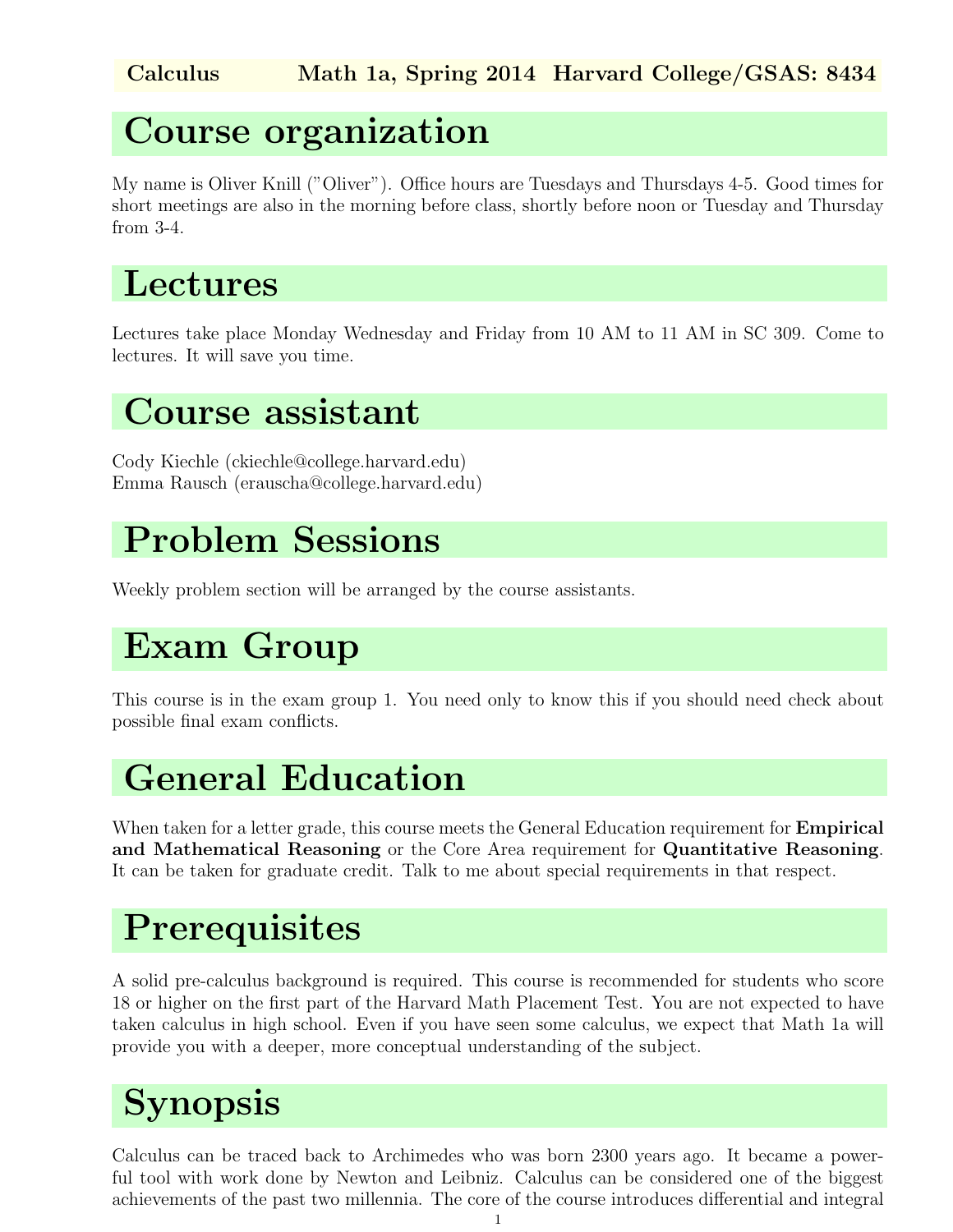2

calculus. Differential calculus studies "rate of change", integral calculus treats "accumulation". The fundamental theorem of calculus links the two. The subject will be applied to problems from other scientific disciplines in homework as well as in lectures. Calculus is not only important because of its content and applications which currently make billions in medicine (example: tomography), internet (example: complex network analysis with calculus methods), geography (example: google earth, location based services), movie industry (animated or CGI enhanced pictures), game development (also under the hood like in artificial intelligence agents). Your phone uses tons of calculus when recognizing voice commands or faces in images). Often, the ideas of calculus only enter in disguised form. One point I want to make in this course is that calculus can appear in different forms. Actually, in the first lecture we look at calculus on integers and prove the fundamental theorem of calculus in a form which the Egyptians already could have done.

## Course Policies

Class attendance is expected. In case of religious holidays, conflicts like a sports competitions or concert, please send me a brief email before.

## **Computers**

The use of computers and computer algebra systems or online tools to experiment with the mathematical structures is encouraged. We do not have a lab component in this course. The use of laptops or tablets in class to take notes is fine. No computer, phone or tablet of any type is permitted however during exams. If you get computer assistance for homework, acknowledge it in the paper. I do recommend that you work out most of the work on paper. The material sticks better when you write things up by hand. It will also prepare you better for exams.

#### Pass Fail

The course may be taken pass/fail or for graduate credit after talking to Oliver. Note that there is no GenEd credit for Pass/Fail.

## Textbook

I do not follow a particular book. A popular choice is "Single Variable Calculus: Concepts and Contexts, 4th Edition" by James Stewart (ISBN-10: 0495559725 ISBN-13: 9780495559726). The Cabot library has a desk copy available. It is recommended to read in some book but course material and homework is posted on the website http://www.math.harvard.edu/˜knill/teaching/math1a 2012/

## Grades

- 20 percent midterm 1
- 20 percent midterm 2
- 20 percent homework
- 40 percent final exam

As in every course, the numerical score needs to be converted to a letter grade. The cutoffs are determined when the final distribution is known. We will say more about this in the first lecture.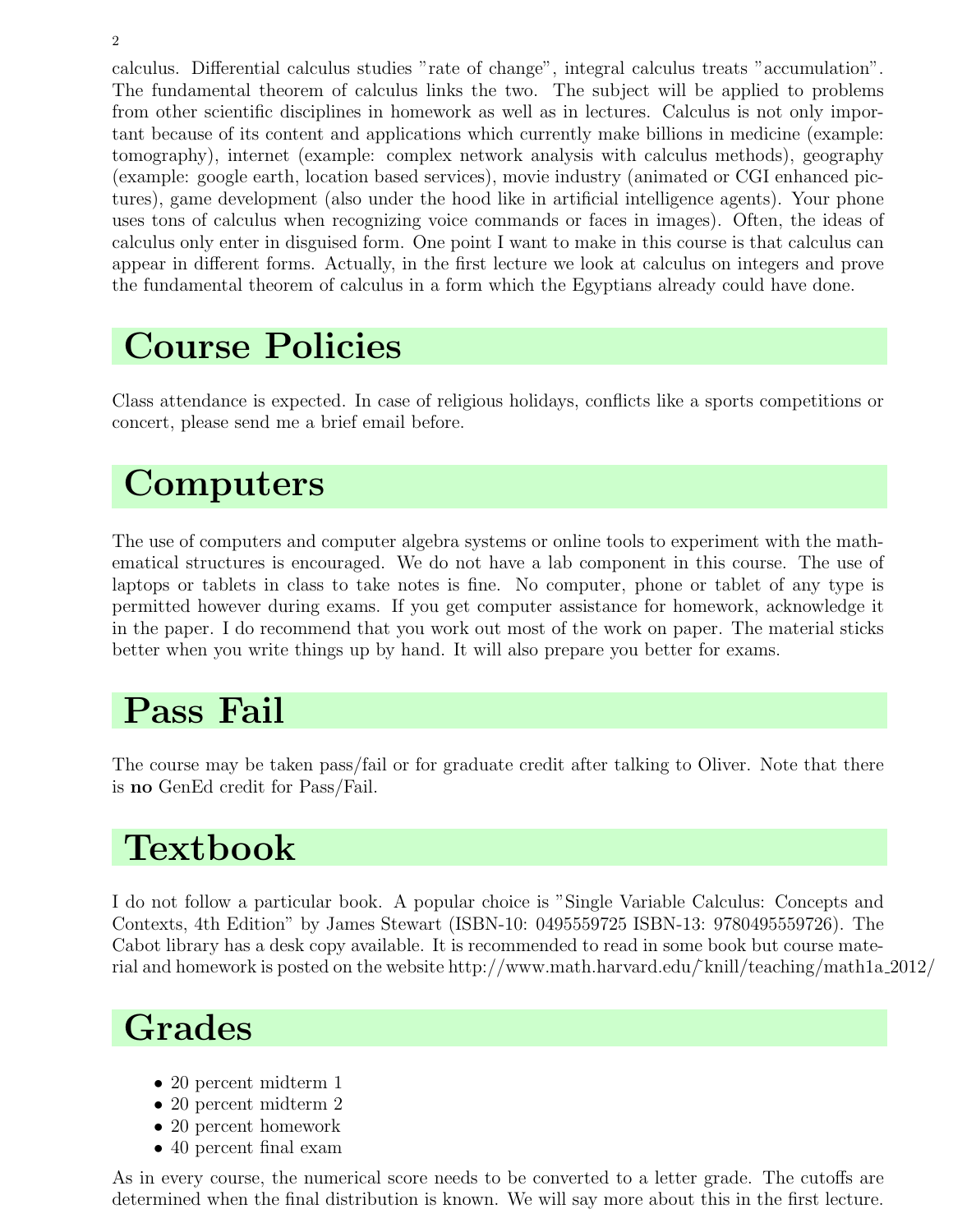## Math Question Center

The mathematics question center MQC is open from Sunday through Thursday in SC 309a, 8:30- 10:30 PM. The rooms are reserved from 7:30 PM on. This drop-in help service is staffed by calculus course assistants who can answer questions for homework. You may also stop by the MQC to find other students in the course. While staffed from 8:30 on, the room should be available from 7:30 PM on in the spring.

## Bureau of Study Counsel BSC

The bureau of Study council at 5 Linden Street is a resource outside the math department. The BSC offers one-on-one peer tutoring for a minimal fee study skills and test-taking workshops, counseling, and many other services. I recommend however to make use first of our resources. The website of the BSC is http://bsc.harvard.edu.

#### Exams

We have 2 midterm exams and one final exam. You can already mark the calendars for the exam dates:

- 1. Midterm: Tuesday, March 4: 7-8:30, Hall C
- 2. Midterm: Tuesday, April 8: 7-8:30, Hall D

Exams focus on the mathematics done in the course. Calculus is a large area. The syllabus will walk along an efficient and interesting path, which focuses on stuff which is really needed in the sciences. Many calculus books can be overwhelming in this respect.

## Homework

Homework is due at the beginning of every class. This is easy to remember. Bring every time some homework to class. This course has a "no late homework policy". This makes it possible for the course assistants to return the homework in a timely manner. We will discard the least 3 homework scores.

## Academic Integrity

Collaboration policies are the ones established by FAS. Collaboration is permitted or even encouraged for homework but not in exams. Homework needs to be written down individually however. I recommend to attack each homework problem first on your own. This helps you to develop independent thinking and problem solving skills and prepares you for the exams.

## Accessible education:

Students who need academic adjustments or accommodations because of a documented disability should provide me with a letter from the Accessible Education Office (AEO). Please talk to me about it also.